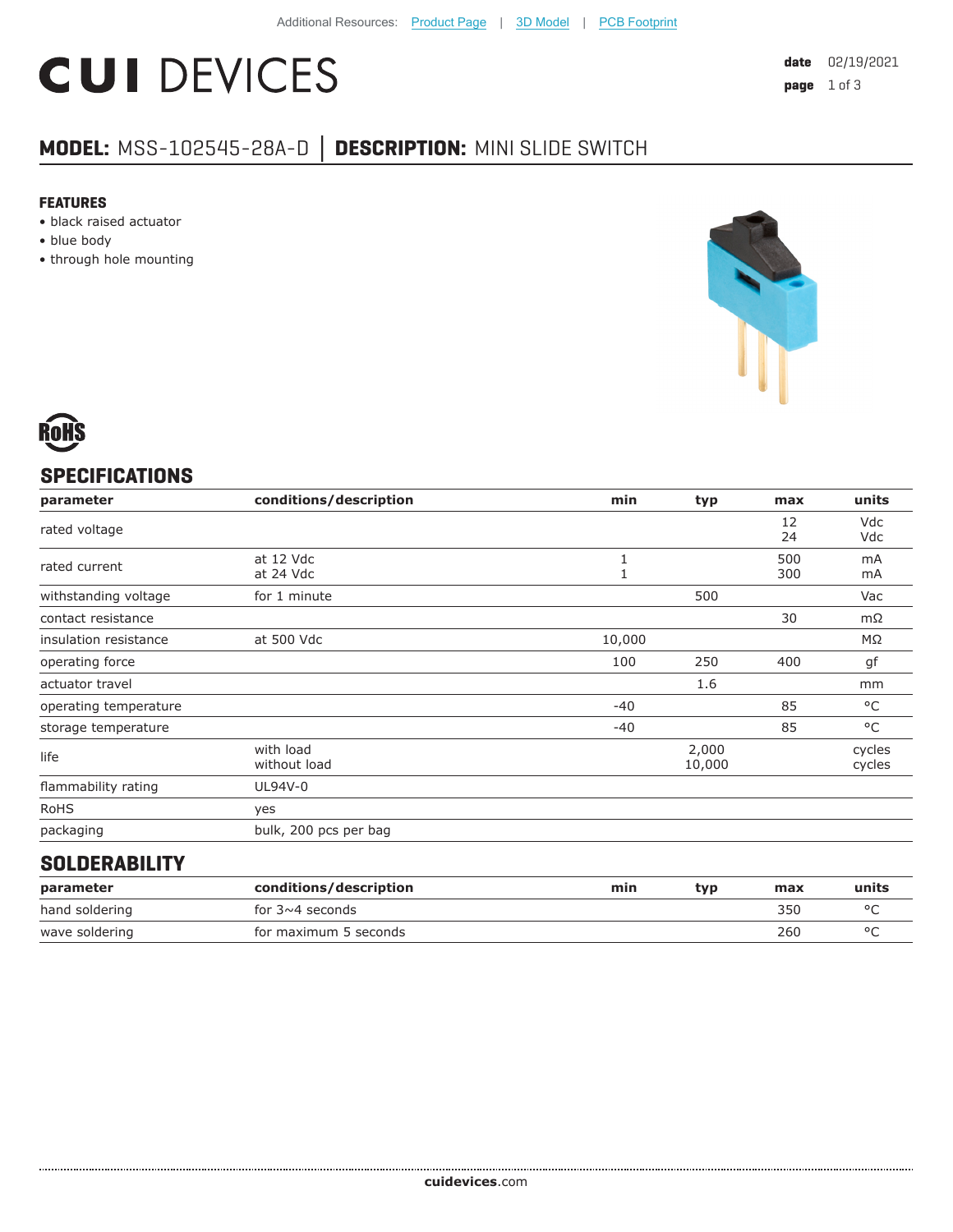#### **MECHANICAL DRAWING**

units: mm tolerance: ±0.1 mm unless otherwise noted



|      |      |      |                 |                                    | 1.60 | (Travel) |
|------|------|------|-----------------|------------------------------------|------|----------|
|      | 2.80 | 1.21 |                 |                                    |      |          |
| 7.80 | 4,50 |      |                 | T                                  |      |          |
|      |      |      | <u>(5)</u><br>r | $\left(1\right)$<br>$\blacksquare$ | 3    | 5.00     |
|      |      |      | 0.60            | 2.54                               | 2.54 |          |



..................................

Recommended PCB Layout Top View

|               | ITEM DESCRIPTION | MATERIAI       | PLATING/COLOR |
|---------------|------------------|----------------|---------------|
|               | actuator         | PA66 (UL94V-0) | black         |
| $\mathcal{L}$ | housing          | PA66 (UL94V-0) | blue          |
| 3             | terminals        | nickel         | gold          |
|               |                  |                |               |